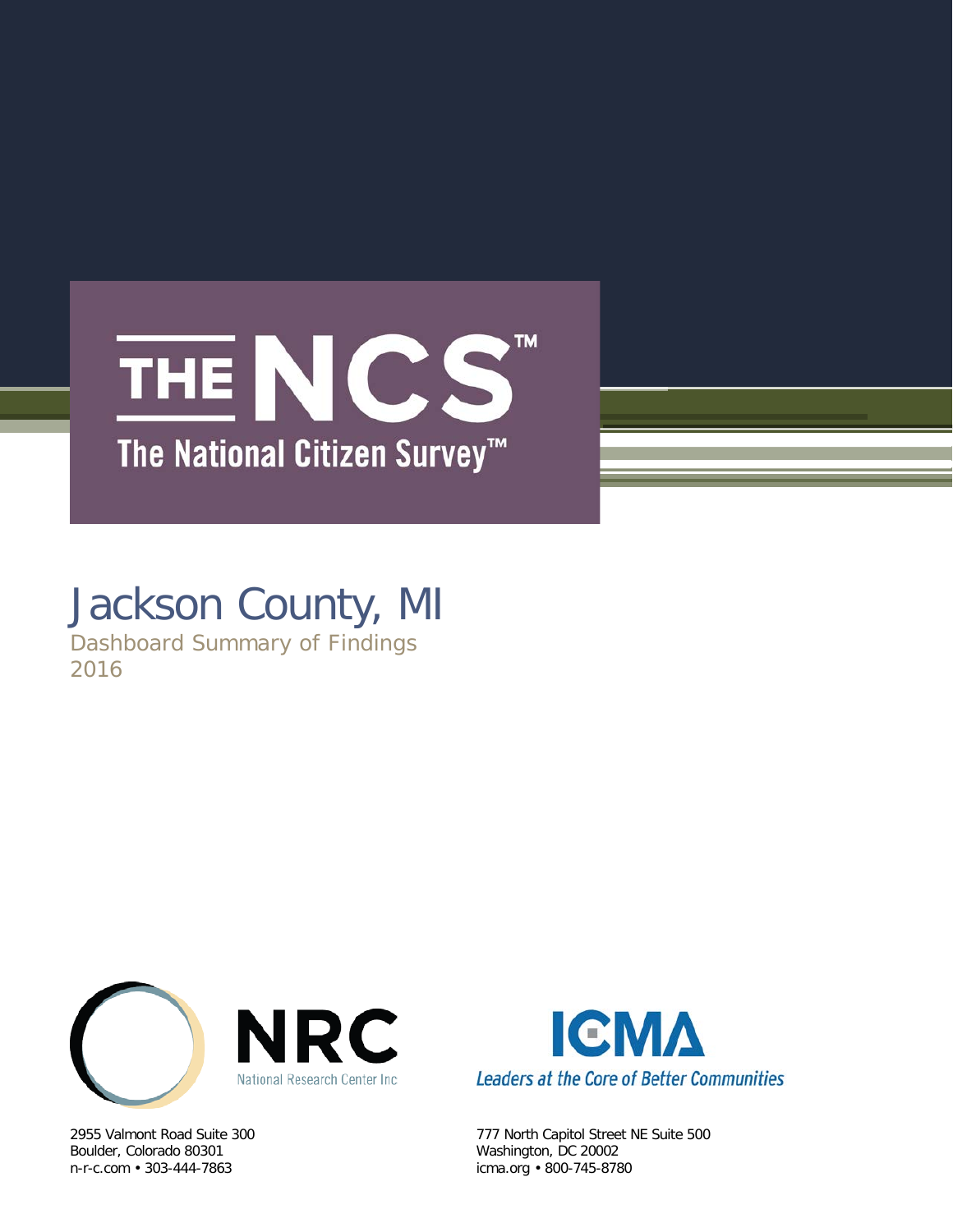# **Summary**

The National Citizen Survey™ (The NCS™) is a collaborative effort between National Research Center, Inc. (NRC) and the International City/County Management Association (ICMA). The survey and its administration are standardized to assure high quality research methods and directly comparable results across The NCS communities. The NCS captures residents' opinions within the three pillars of a community (Community Characteristics, Governance and Participation) across eight central facets of community (Safety, Mobility, Natural Environment, Built Environment, Economy, Recreation and Wellness, Education and Enrichment and Community Engagement). This report summarizes Jackson County's performance in the eight facets of community livability with the "General" rating as a summary of results from the overarching questions not shown within any of the eight facets. The "Overall" represents the community pillar in its entirety (the eight facets and general).

By summarizing resident ratings across the eight facets and three pillars of a livable community, a picture of Jackson County's community livability emerges. Below, the color of each community facet summarizes how residents rated each of the pillars that support it – Community Characteristics, Governance and Participation. When most ratings were higher than the benchmark, the color is the darkest shade; when most ratings were lower than the benchmark, the color is the lightest shade. A mix of ratings (higher and lower than the benchmark) results in a color between the extremes.

Compared to other communities across the nation, Participation was most often rated favorably by residents in Jackson County. Specifically, Participation ratings in the area of Safety, Built Environment, Economy, Recreation and Wellness, Education and Enrichment and Community Engagement were similar to the benchmark. Ratings for Community Characteristics and Governance aspects were lower. This information can be helpful in identifying the areas that merit more attention.

|                                 |          | <b>Community Characteristics</b> |       |        | Governance |       | Participation |         |       |  |
|---------------------------------|----------|----------------------------------|-------|--------|------------|-------|---------------|---------|-------|--|
|                                 | Higher   | Similar                          | Lower | Higher | Similar    | Lower | Higher        | Similar | Lower |  |
| Overall                         |          | 19                               | 33    |        | 14         | 32    |               | 26      |       |  |
| General                         | $\Omega$ |                                  |       |        |            |       |               |         |       |  |
| Safety                          |          |                                  |       |        |            |       |               |         |       |  |
| Mobility                        |          |                                  |       |        |            |       |               |         |       |  |
| Natural Environment             |          |                                  |       |        |            |       |               |         |       |  |
| <b>Built Environment</b>        |          |                                  |       |        |            |       |               |         |       |  |
| Economy                         |          |                                  |       |        |            |       |               |         |       |  |
| <b>Recreation and Wellness</b>  |          |                                  |       |        |            |       |               |         |       |  |
| <b>Education and Enrichment</b> |          |                                  |       |        |            |       |               |         |       |  |
| <b>Community Engagement</b>     | $\Omega$ |                                  |       |        |            |       |               | 10      |       |  |

Figure 1: Dashboard Summary

| Legend |         |
|--------|---------|
|        | Higher  |
|        | Similar |
|        | Lower   |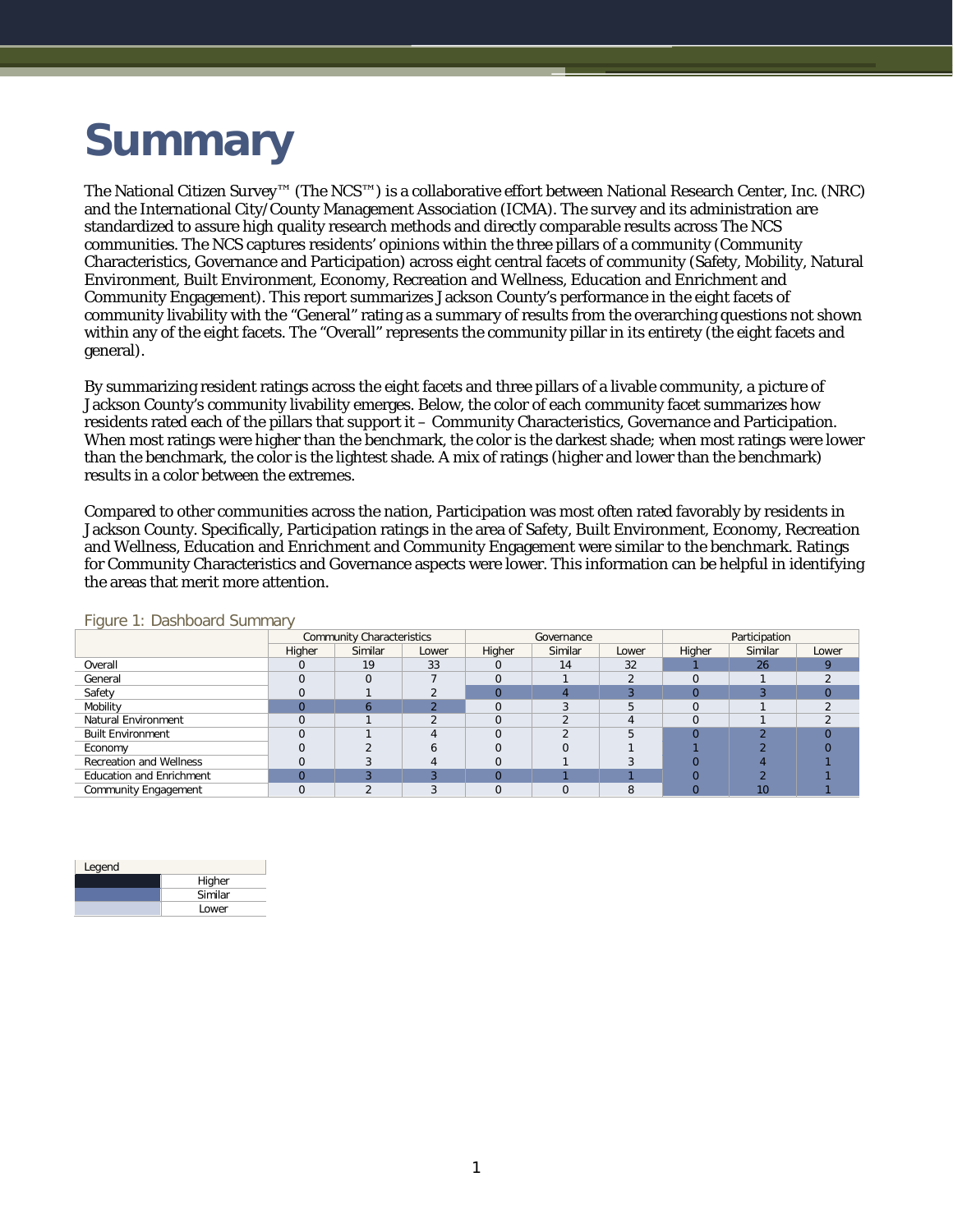### Figure 2: Detailed Dashboard

|                          | <b>Community Characteristics</b>     | Trend                    | <b>Benchmark</b>        | Percent<br>positive | Governance                                            | Trend                 | <b>Benchmark</b>       | Percent<br>positive | Participation                                    | Trend                 | <b>Benchmark</b>  | Percent<br>positive |
|--------------------------|--------------------------------------|--------------------------|-------------------------|---------------------|-------------------------------------------------------|-----------------------|------------------------|---------------------|--------------------------------------------------|-----------------------|-------------------|---------------------|
|                          | Overall appearance                   | $\leftrightarrow$        | $\downarrow \downarrow$ | 37%                 | Customer service                                      | $\longleftrightarrow$ |                        | 57%                 | Recommend Jackson County                         |                       | IJ                | 56%                 |
| General                  | Overall quality of life              | $\leftrightarrow$        | $\downarrow\downarrow$  | 49%                 | Services provided by Jackson<br>County                | $\leftrightarrow$     |                        | 48%                 | Remain in Jackson County                         | $\leftrightarrow$     | $\leftrightarrow$ | 78%                 |
|                          | Place to retire                      | $\uparrow$               | $\downarrow\downarrow$  | 41%                 | Services provided by the<br><b>Federal Government</b> | $\uparrow$            | $\leftrightarrow$      | 30%                 | Contacted Jackson County<br>employees            | $\longleftrightarrow$ | IJ                | 25%                 |
|                          | Place to raise children              | $\leftrightarrow$        |                         | 58%                 |                                                       |                       |                        |                     |                                                  |                       |                   |                     |
|                          | Place to live                        | $\leftrightarrow$        | $\downarrow\downarrow$  | 59%                 |                                                       |                       |                        |                     |                                                  |                       |                   |                     |
|                          | Neighborhood                         |                          | $\overline{1}$          | 69%                 |                                                       |                       |                        |                     |                                                  |                       |                   |                     |
|                          | Overall image                        | $\leftrightarrow$        | $\downarrow\downarrow$  | 20%                 |                                                       |                       |                        |                     |                                                  |                       |                   |                     |
| Safety                   | Overall feeling of safety            | $\leftrightarrow$        | $\downarrow\downarrow$  | 51%                 | Police                                                | $\uparrow$            | $\longleftrightarrow$  | 74%                 | Was NOT the victim of a crime                    | $\leftrightarrow$     | $\leftrightarrow$ | 84%                 |
|                          | Safe in neighborhood                 | $\overline{\phantom{a}}$ | $\leftrightarrow$       | 83%                 | Crime prevention                                      | $\leftrightarrow$     |                        | 47%                 | Did NOT report a crime                           | $\uparrow$            | $\leftrightarrow$ | 79%                 |
|                          | Safe downtown/commercial<br>area     | $\downarrow$             | $\mathsf T$             | 71%                 | Fire                                                  | $\uparrow$            | $\longleftrightarrow$  | 86%                 | Stocked supplies for an<br>emergency             | $\leftrightarrow$     | $\leftrightarrow$ | 42%                 |
|                          |                                      |                          |                         |                     | Fire prevention                                       | $\uparrow$            | $\longleftrightarrow$  | 66%                 |                                                  |                       |                   |                     |
|                          |                                      |                          |                         |                     | Ambulance/EMS                                         | $\uparrow$            | $\leftrightarrow$      | 87%                 |                                                  |                       |                   |                     |
|                          |                                      |                          |                         |                     | Emergency preparedness                                | $\uparrow$            |                        | 47%                 |                                                  |                       |                   |                     |
|                          |                                      |                          |                         |                     | Animal control                                        | $\leftrightarrow$     | $\downarrow\downarrow$ | 32%                 |                                                  |                       |                   |                     |
| Mobility                 | Traffic flow                         | $\longleftrightarrow$    | $\longleftrightarrow$   | 56%                 | Traffic enforcement                                   | $\uparrow$            | $\longleftrightarrow$  | 60%                 | Carpooled instead of driving<br>alone            |                       | $\leftrightarrow$ | 33%                 |
|                          | Travel by car                        | $\leftrightarrow$        | $\leftrightarrow$       | 65%                 | Street repair                                         | $\longleftrightarrow$ | $\downarrow\downarrow$ | 8%                  | Walked or biked instead of<br>driving            | $\leftrightarrow$     |                   | 42%                 |
|                          | Travel by bicycle                    | $\leftrightarrow$        |                         | 41%                 | Street cleaning                                       | $\leftrightarrow$     | $\downarrow\downarrow$ | 17%                 | Used public transportation<br>instead of driving | $\leftrightarrow$     | T                 | 8%                  |
|                          | Ease of walking                      | $\leftrightarrow$        |                         | 50%                 | <b>Street lighting</b>                                | $\leftrightarrow$     |                        | 31%                 |                                                  |                       |                   |                     |
|                          | Travel by public transportation      | $\leftrightarrow$        | $\leftrightarrow$       | 41%                 | Snow removal                                          | $\leftrightarrow$     |                        | 37%                 |                                                  |                       |                   |                     |
|                          | Overall ease travel                  | $\leftrightarrow$        | $\longleftrightarrow$   | 70%                 | Sidewalk maintenance                                  | $\longleftrightarrow$ |                        | 24%                 |                                                  |                       |                   |                     |
|                          | Public parking                       | $\leftrightarrow$        | $\longleftrightarrow$   | 46%                 | Traffic signal timing                                 | $\uparrow$            | $\leftrightarrow$      | 41%                 |                                                  |                       |                   |                     |
|                          | Paths and walking trails             | $\leftrightarrow$        | $\longleftrightarrow$   | 58%                 | Bus or transit services                               | $\leftrightarrow$     | $\leftrightarrow$      | 36%                 |                                                  |                       |                   |                     |
|                          | Overall natural environment          | $\longleftrightarrow$    |                         | 59%                 | Garbage collection                                    | $\longleftrightarrow$ | $\longleftrightarrow$  | 74%                 | Recycled at home                                 | $\longleftrightarrow$ |                   | 70%                 |
|                          | Air quality                          | $\leftrightarrow$        | $\longleftrightarrow$   | 64%                 | Recycling                                             | $\leftrightarrow$     | $\downarrow\downarrow$ | 50%                 | Conserved water                                  | $\leftrightarrow$     |                   | 71%                 |
| Environment<br>Natural   | Cleanliness                          | $\leftrightarrow$        | $\downarrow\downarrow$  | 37%                 | Yard waste pick-up                                    | $\leftrightarrow$     | $\downarrow\downarrow$ | 30%                 | Made home more energy<br>efficient               | $\leftrightarrow$     | $\leftrightarrow$ | 84%                 |
|                          |                                      |                          |                         |                     | Drinking water                                        | $\leftrightarrow$     |                        | 57%                 |                                                  |                       |                   |                     |
|                          |                                      |                          |                         |                     | Open space                                            | $\longleftrightarrow$ |                        | 43%                 |                                                  |                       |                   |                     |
|                          |                                      |                          |                         |                     | Natural areas preservation                            | $\uparrow$            | $\longleftrightarrow$  | 51%                 |                                                  |                       |                   |                     |
| <b>Built Environment</b> | New development in Jackson<br>County | $\leftrightarrow$        | $\downarrow$            | 29%                 | Sewer services                                        | $\leftrightarrow$     |                        | 58%                 | NOT experiencing housing<br>cost stress          | $\leftrightarrow$     | $\leftrightarrow$ | 68%                 |
|                          | Affordable quality housing           | $\longleftrightarrow$    | $\longleftrightarrow$   | 39%                 | Storm drainage                                        | $\longleftrightarrow$ |                        | 38%                 | Did NOT observe a code<br>violation              | $\leftrightarrow$     | $\leftrightarrow$ | 47%                 |
|                          | Housing options                      | $\leftrightarrow$        |                         | 39%                 | Power utility                                         | $\uparrow$            | $\leftrightarrow$      | 67%                 |                                                  |                       |                   |                     |
|                          | Overall built environment            | $\leftrightarrow$        |                         | 43%                 | Utility billing                                       | $\leftrightarrow$     |                        | 55%                 |                                                  |                       |                   |                     |
|                          | Public places                        | $\leftrightarrow$        |                         | 44%                 | Land use, planning and<br>zoning                      | $\uparrow$            |                        | 32%                 |                                                  |                       |                   |                     |
|                          |                                      |                          |                         |                     | Code enforcement                                      | ↑                     | $\downarrow\downarrow$ | 19%                 |                                                  |                       |                   |                     |
|                          |                                      |                          |                         |                     | Cable television                                      | $\leftrightarrow$     | $\leftrightarrow$      | 41%                 |                                                  |                       |                   |                     |

#### **Legend**

↑↑ Much higher ↑ Higher ↔ Similar ↓ Lower ↓↓ Much lower \* Not available